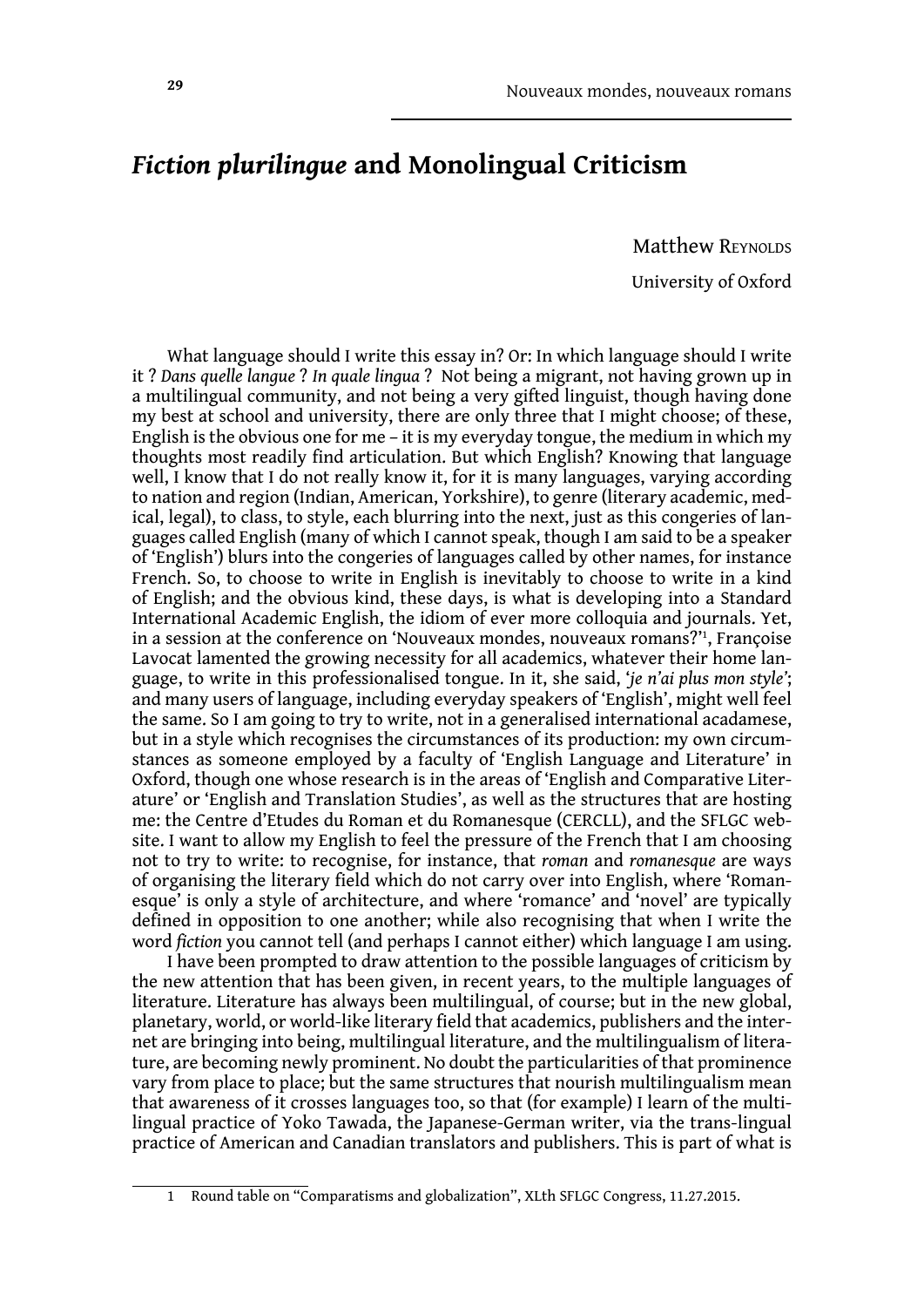*nouveau* about the new *nouveaux romans* addressed by this publication.

But what about our language practice as literary critics? Our way with words? Should this new visibility of the many languages of literature provoke new attention to the languages of our own critical discourse, or discourses? One powerful strand of recent scholarship turns away from language to focus on forms, both of narrative and of circulation: the phenomenon of world literature requires the whole world of literature to be scanned via 'distant reading'.2 But should there also be, could there also be, a new mode of *critique plurilingue* to match the plurilingualism of literature? Do the new new novels require a *nouvelle nouvelle critique*? If so, what might it be like?

## **Two types of multilingualism**

The first type of multilingualism in literature is obvious and well known. It consists of texts that themselves include multiple languages or mix languages. Obviously there are many examples we could point to beyond the work of Tawada: Bruno Diaz, *The Brief Wondrous Life of Oscar Wao*, or Isabel del Río's stories *Cero negativo / Zero*  negative; or many Indian English texts by Rushdie and others; or Marlon James, *A Brief History of Seven Killings* which mingles Jamaican creoles and standard English and which recently won the Booker prize in the UK. And of course this is not only a contemporary phenomenon. One brilliant and *brillant* example is Christine Brooke-Rose's *Between* from 1968. In the following extract, the protagonist, who works as a simultaneous translator in Europe, and therefore inhabits a multilingual world, is negotiating with a Catholic Priest in Rome to obtain a divorce. She is giving an account of her worldly goods, and they are using French as a common language:

— Un cottage? Que voulez-vous dire, un cottage? — Hé bien, mon père, une toute petite maison, à la campagne. *Un cottage*. The pale fat priest-interpreter looks over his half-spectacles made for reading the sheafs of notes before him*. Un piccolo chalet. Va bene così? Un piccolo chalet?*  $-$  Va bene. Un piccolo chalet in Wiltshire.<sup>3</sup>

*Nous allons revenir sur* the *réitération* and *transformation* of meaning as 'cottage' becomes 'toute petite maison, à la campagne' which becomes the crazily dislocated 'piccolo chalet in Wiltshire.'

Here are a few random other multi-lingual novels: G. V. Desani *All about H. Hatterr*, 1948; the enormous, anomalous instance of *Finnegans Wake*; Tolstoy, *Guerre et Paix*; Charlotte Brontë's *Villette;* Laurence Sterne's *Tristram Shandy*. Multilingualism has long been present in the fictions of Europe – or, as I now, alas, am forced to write, the fictions of Europe and of the United Kingdom. And, of course, multilingualism is not confined to novels. Brooke-Rose took inspiration from Ezra Pound and T. S. Eliot. Poetry has always made room for the mingling of languages. There are many trans-linguistic *calembours* in Byron. The *maccheronee* of Teofilo Folengo bring *diverse lingue* together *nello stesso verso.*

My second type of multilingualism consists of texts that become multilingual through translation, *du fait de la traduction*. This is not usually thought of as a form of multilingualism; but the conditions of cultural circulation that promote multilingualism within texts also promote translation; and multilingualism within texts often stages translational processes – as when, in Brooke-Rose, the 'cottage' is translated

<sup>2</sup> Franco Moretti, *Distant Reading*, London, Verso, 2013.

<sup>3</sup> Christine Brooke-Rose, *Between* (1968), in *The Brooke-Rose Omnibus*, Manchester, Carcanet, 1986, pp. 417-8.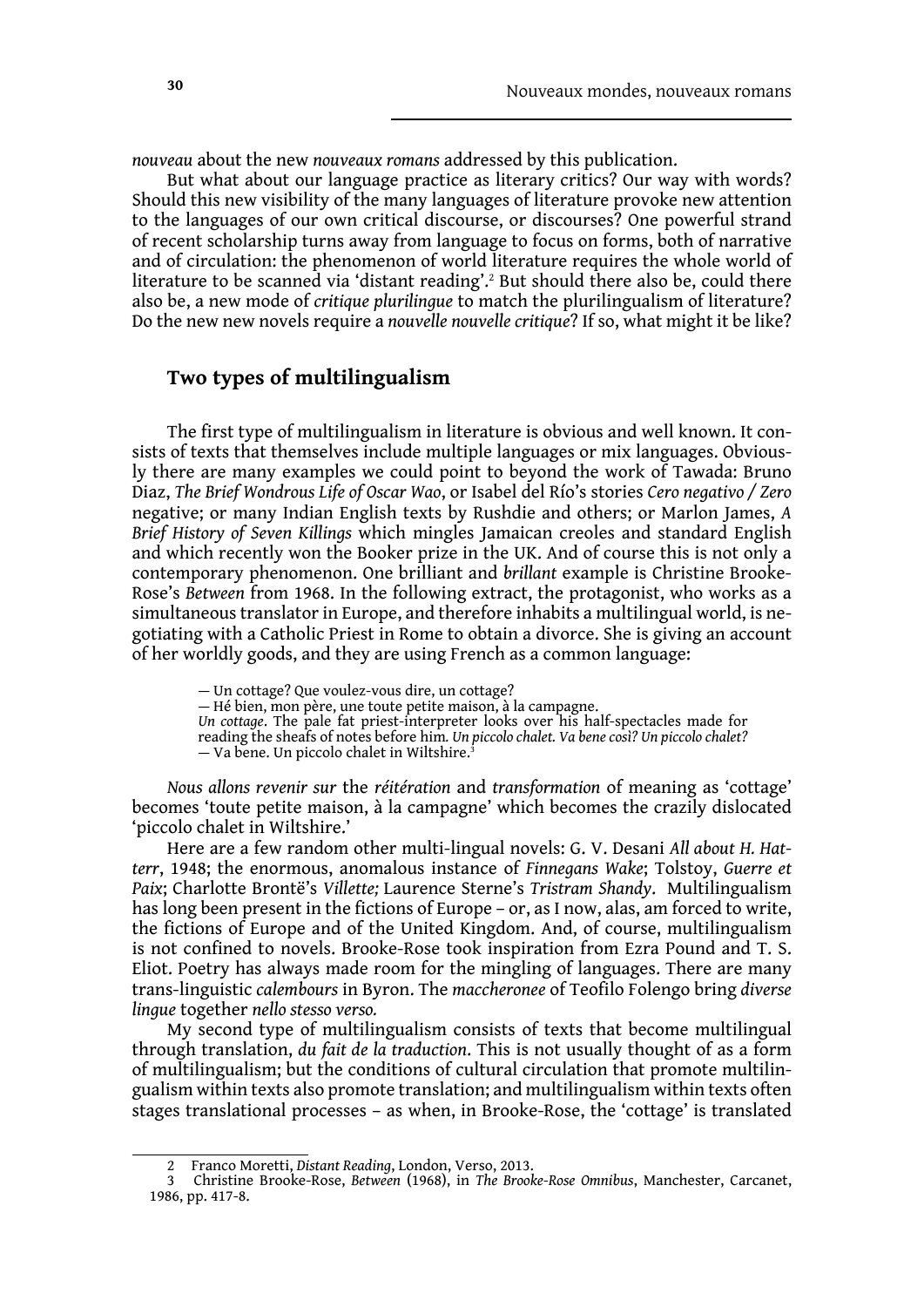into a 'toute petite maison à la campagne', *qui est ensuite traduit par* 'un piccolo chalet in Wiltshire'. So there are grounds for thinking about multililingualism within texts, and texts within multilingualism, together.

In theory, any text could enter into multilingualism *du fait de la traduction*. But in practice only some do; there are factors including critical and commercial success in the home market, and suitability for critical and commercial success trans-nationally. One recent strand of critique is hostile to the kind of writing that tends to become successful globally through translation. Here is Tim Parks, in *Translating Style*:

The international market for fiction is altering the attitudes of some authors towards their use of language and choice of material.<sup>4</sup>

 Scandinavian crime writers, he notes 'choose names for their characters that will not challenge readers of a British translation'. The Anglo-Japanese writer Kazuo Ishiguro, author of *The Remains of the Day*, writes with an eye to being translated: 'his rigidly austere prose' – as Ishiguro himself asserts – is 'partly the result of his attentiveness to eventual translations.' For Parks, this pressure on writing style is wholly a bad thing. 'Style', he says 'is predicated on a strict relationship to a specific readership and the more that readership is diluted or extended, particularly if it includes foreign-language readers, the more difficult it is for a text of any stylistic density to be successful.'5 According to this argument, style involves working with a language that is very intensely and narrowly known. Style relates to complex norms: if you do not know those norms intimately then it is hard to gauge a subtle stylistic effect. In many respects this is certainly true. I have more confidence in describing the stylistic strangeness of, say, Beckett's English than Beckett's French, simply because I know the language better. This is, in general, the reason why close reading is inevitably problematic for comparative literature.

Parks concludes that novels like Ishiguro's which are written in order to be successful in translation have inevitably lost something. And he thinks the same is true of global anglophone novels that are written with an eye to being read in the many different anglophone communities across the world: in India, Africa, America, the UK and so on. Stylistically, the 'new global novel', he thinks, must be 'dull'. If Shakespeare had been writing for a global audience, Parks says, 'he would have eased off the puns'.<sup>6</sup> This is where the argument becomes problematic. No doubt there are many global novels that are stylistically dull. But there are also many novels written for all sorts of audiences that are dull. Large numbers of novels written for Parks's prized 'specific readership' are dull. So there is a misfit between Parks's astute observation and his gloomy, categorical conclusion; and this leaves room for more optimistic ways of thinking about translation and global literary circulation.

One such way of thinking simply reverses Tim Parks's assumptions. Perhaps what matters most in a writer's style is not what inevitably gets lost in translation. Perhaps what matters most is what can survive translation. This is what Ishiguro himself thinks:

I have to really ask myself, "Does the line have substance? It's not just a clever line, is it? Does its value survive translation?'<sup>7</sup>

<sup>4</sup> Tim Parks, *Translating Style*, 2nd edn, Abingdon, Routledge, 2007, p. 245.

<sup>5</sup> Tim Parks, 'Literature Without Style', *New York Review Blog*, 7 Nov 2013; accessed 7th February 2017.

<sup>6</sup> Tim Parks, 'The Dull New Global Novel', *New York Review Blog*, 9 Feb 2010, accessed 7th February, 2017.

<sup>7</sup> Brian W. Shaffer and Cynthia W. Wong (eds), *Conversations with Kazuo Ishiguro*, New Orleans, University Press of Mississippi, 2008, p. 180.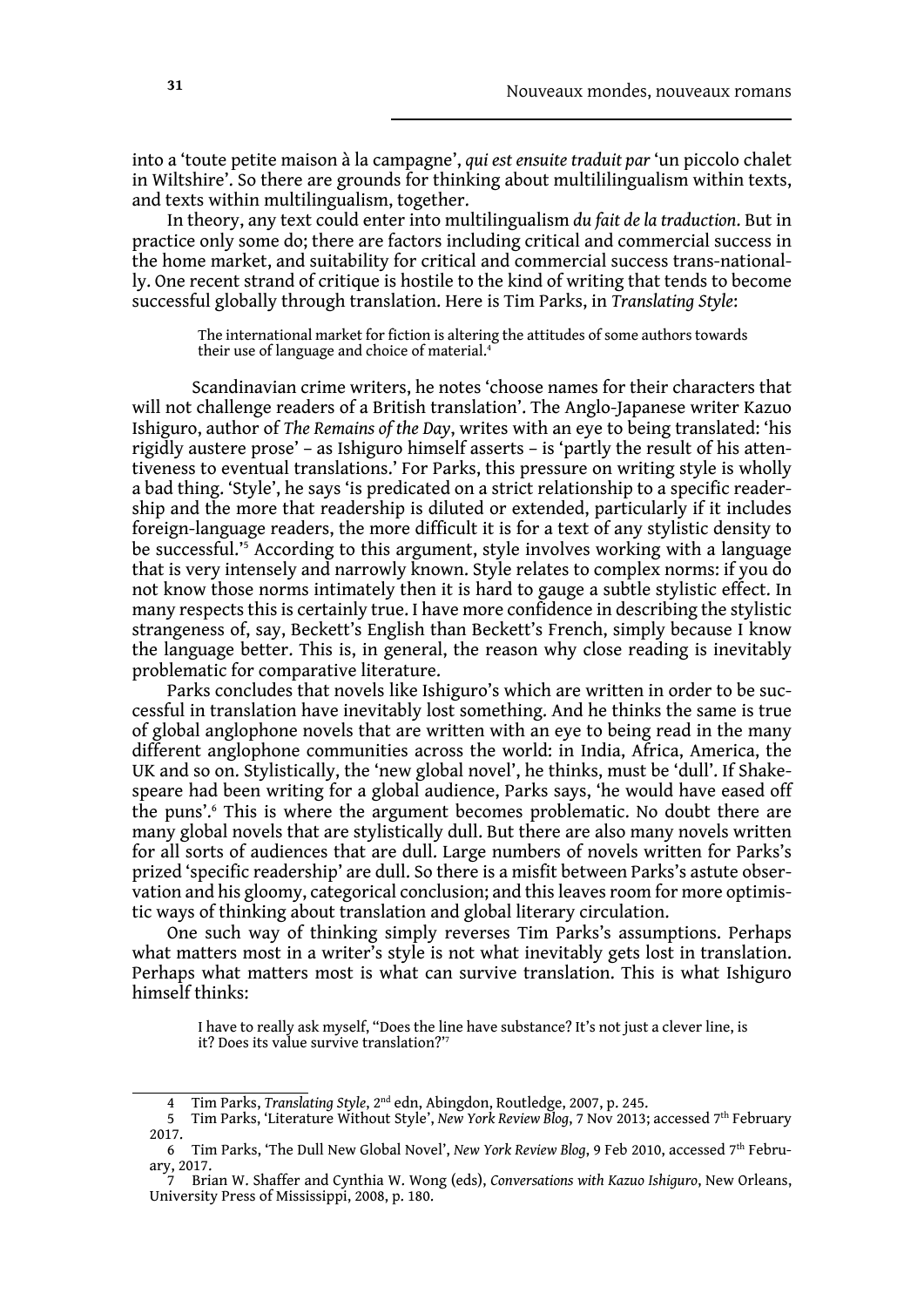Ezra Pound thought something similar. This is from a letter to William Carlos Williams:

Your 'representative American' verse will be that which can be translated in foreign languages without appearing ridiculous to us after it has been 'accepted'.<sup>8</sup>

So what counts as the strongest American poetry is not – as we might expect – that which is most difficult to translate but rather that which best survives translation.

An example of novelistic writing where the style is both distinctive and able to survive translation is the recent widespread critical and popular success by Elena Ferrante, *L'amica geniale*, *My Brilliant Friend*, *L'amie prodigieuse*. This series of novels is rooted in Naples but aims to make that context transparent to an Italian national audience: for instance, conversations said to happen in dialect are presented on the page in Standard Italian. It is, then, possible to take issue with the verbal texture of the books (and Parks has done so); but the most arresting aspect of Ferrante's style is a matter, not of word-choice, but of the structure of her paragraphs. This is able to span languages via translation – as in the following passage which I quote *nel Italiano di Ferrante*, the English of Ann Goldstein *et le français de Elsa Damien*:

Ho aperto i miei cassetti, le scatole di metallo dove I opened my drawers, the metal boxes where J'ai ouvert mes tiroirs et les boîtes en métal dans lesquelles

conservo cose di ogni genere. Poche. I keep all kinds of things. Not much there. je conserve des souvenirs de toutes sortes – bien peu de chose.

Ho buttato via tanta roba, in particolare ciò che la riguardava. I've thrown away a lot of stuff, especially anything that had to do with her, J'ai jeté beaucoup d'affaires, en particulier la concernant,

E lei lo sa. Ho scoperto che non ho niente di suo, non un'immagine, and she knows it. I discovered that I have nothing of hers, not a picture, et elle le sait. J'ai découvert que je n'ai rien d'elle, pas une photo,

non un biglietto, non un regalino. Mi sono sorpresa io stessa. not a note, not a little gift. I was surprised myself. pas un message, pas un petit cadeau. Je m'en suis étonnée moi-même.

Possibile che in tutti questi anni non mi abbia lasciato niente di sé Is it possible that in all those years she left me nothing of herself, Est-il possible qu'en tant d'années elle ne m'ait rien laissé d'elle,

o, peggio, io non abbia voluto conservare alcunché di lei? Possibile. or, worse, that I didn't want to keep anything of her? It is. ou pis encore, que je n'aie jamais voulu garder quelque chose d'elle ? Oui, c'est bien possible.9

What is distinctive here is the sudden emotional revelation in among ordinary simple sentences. 'J'ai jeté beaucoup d'affaires, en particulier la concernant, et elle le sait<sup>7</sup>; 'and she knows it'; 'E lei lo sa' - It is that switch from the descriptive to the emotional which is most characteristic of Ferrante. *Et ce n'est pas difficile à traduire*. This shows that the Tim Parks argument is too simple. Style comes in different kinds, each of which has several aspects. Some are more readily translatable than others; and

<sup>8</sup> Ezra Pound, *Selected Letters 1907-41*, ed. D. D. Paige, London, Faber, 1971, p. 161.

<sup>9</sup> Elena Ferrante, *L'Amica geniale*, Roma, Edizioni e/o, 2011, p. 17; *My Brilliant Friend*, tr. Ann Goldstein, New York, Europa Editions, 2012, p. 21; *L'amie prodigieuse*, tr. Elsa Damien, Paris, Folio, 2016, p. 19.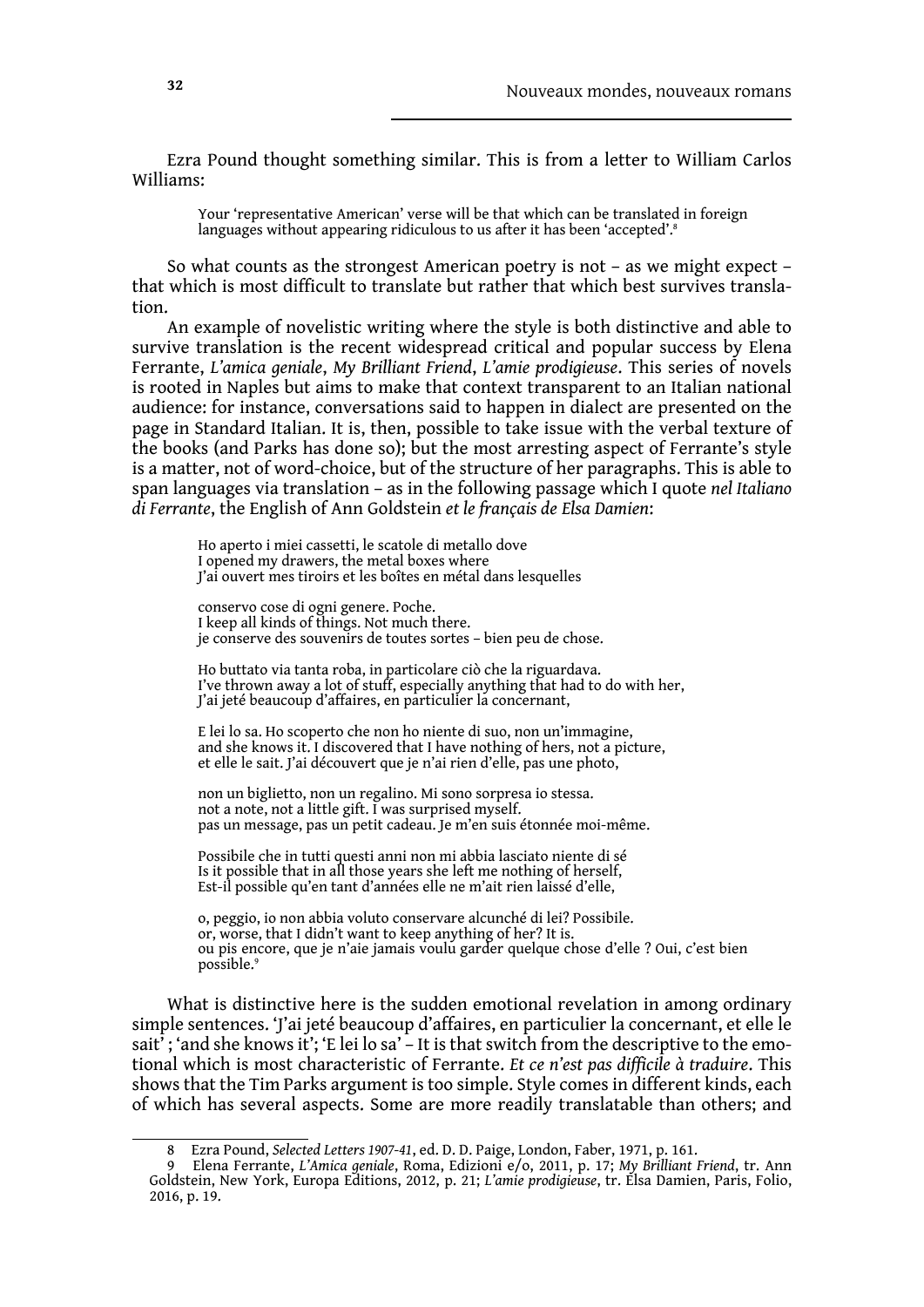there is no straightforward equation between 'translatable' and 'dull' or 'unsuccessful'. Different ideas of audience, and different modes of circulation, create different conditions for writing; and any set of conditions can become a medium for successful (as well as unsuccessful) expression.

The second of my more optimistic arguments is that when a text is stylistically particular, and therefore a challenge to translate, that does not stop people from trying to translate it. On the contrary, it provokes them. The translations that result may differ from the source text more than the translations of Elena Ferrante do; and they are likely to generate stylistic innovation in the target languages. Recent anglophone examples of this in fiction might include the translations into English of the Turkish of Orhan Pamuk by Maureen Freely; of the Spanish of Javier Marias by Margaret Jull Costa, or of the German of W. G. Sebald by Michael Hulse and Anthea Bell. A great deal of poetry translation and drama translation has always responded to provocation in this way. Tim Parks says that if Shakespeare had worried about translation he would have gone easy on the puns. But of course he did not go easy on the puns; and that has not stopped him being massively and brilliantly translated into very many languages.

If we see translation as a form of multilingualism it helps us to register and understand the linguistic shifts that translation necessarily introduces. In the text by Brooke-Rose, we are invited to enjoy the slippages in implied architecture and landscape between 'cottage', 'toute petite maison, à la campagne' and 'piccolo chalet'. In each case, it is hard to think of a closer translation; and yet the changes in meaning are as substantial as the continuities. In the translations of Ferrante, there is something of a similar disjunction between 'regalino', 'petit cadeau' and 'little gift', and between 'mi sono sorpresa me stessa', 'je m'en suis étonnée moi-même' and 'I was surprised myself' (even though here there is an obvious closer translation: 'I surprised myself'). In each case, the Italian is idiomatic, everyday Standard Italian; whereas the translated phrases are a little bit odd in context. For instance, if we imagine the passage having been written in English first it would probably just say 'not a gift' rather than 'not a little gift' (or give a different culmination to the list, for instance 'nothing'); and the following phrase would most likely be 'even I was surprised', or 'I was astonished'. But of course the book was not written in English first; it is throughout shadowed by Italian, and it is possible to relish the continual slight strangenesses of English which result. Translingual modes of writing are not inevitably 'dull'; they do not inevitably erase style. Rather, they create different possibilities for expression which can be handled with greater or lesser stylistic sensitivity and *panache*.

#### **A new** *nouvelle critique*

Let me now return to the questions with which I began. What of our use of language as scholars, critics or theorists, writing works of scholarship, criticism or theory? Should our own use of language change in response to the novelties in the world literary arena which we think about, teach about and write about? Does *littérature mondiale* / world literature *exige un' espèce de critique mondiale*, world criticism, and what might that be like? The title of this publication conjures up one revenant, le *nouveau roman*. Should we also be thinking about another revenant, *la nouvelle critique*? Does the new *nouveau roman* call for a new *nouvelle critique*?

In 1966 Barthes described criticism, in a phrase that has some affinity to the translational practices of multiligual writing, as a doubled language, *une parole dédoublée*. He went on to denounce the institutional discipline to which it was subjected :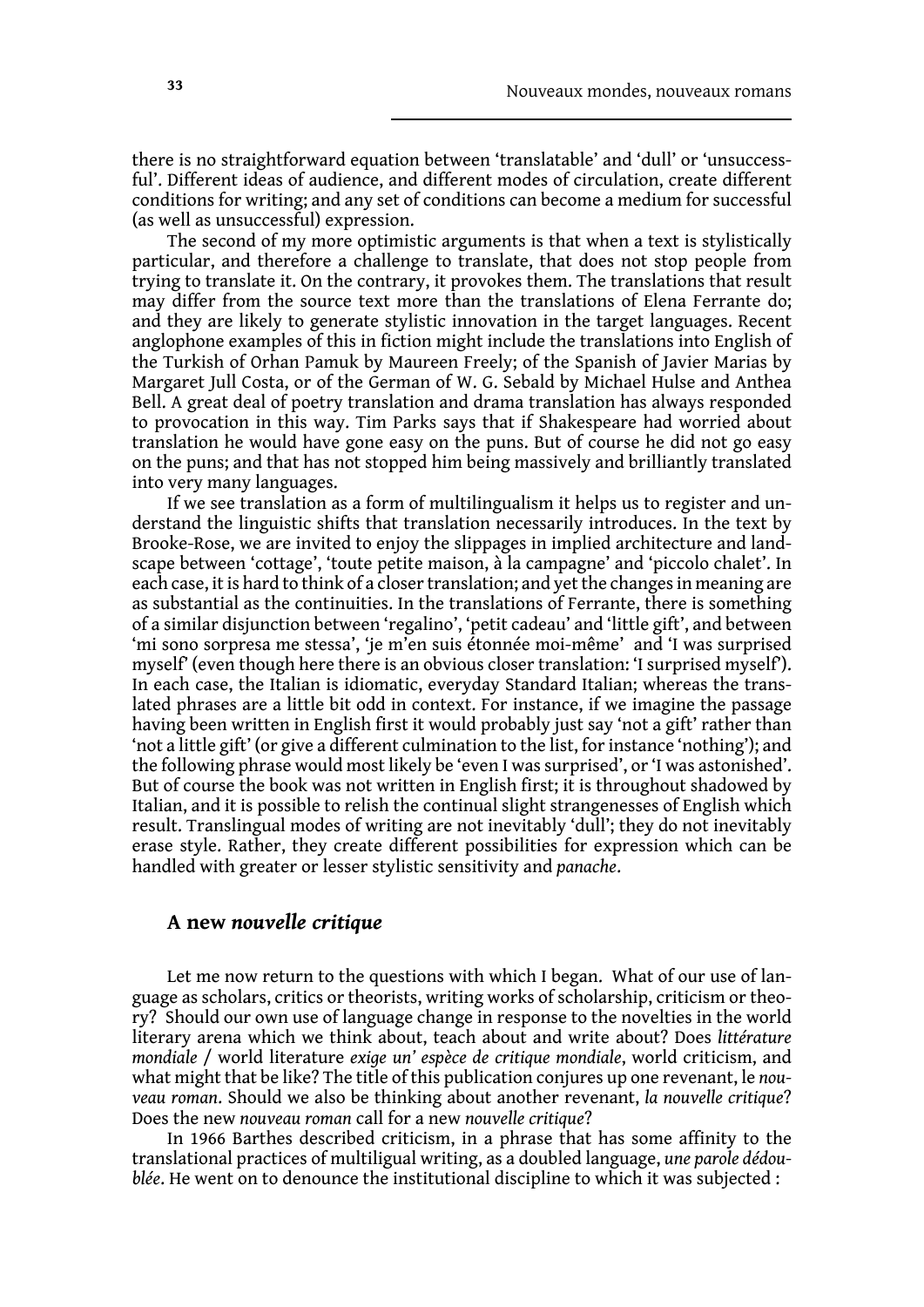[…] ce qui n'est pas toléré, c'est que le langage puisse parler du langage. La parole dédoublée fait l'objet d'une vigilance spéciale de la part des institutions, qui la main- tiennent ordinairement sous un code étroit … dans l'État littéraire, la critique doit être aussi « tenue » qu'une police : libérer l'une serait aussi « dangereux » que de populariser l'autre : ce serait mettre en cause le pouvoir du pouvoir, le langage du langage.<sup>10</sup>

No doubt all of us can point to this sort of control from our universities or other institutions. Yet it is also the case that we make, and impose upon ourselves, our own disciplinary choices, for instance when we take it for granted that a scholarly, critical communication should choose one language and *s'y tenir*. In our texts, we isolate other language in the inverted commas which mark quotations, or the italics which *signalent les mots étrangers*. And we take it for granted that that single language, chosen by the critic, should be used according to standardised, national rules. When we publish with national publishers that is certainly the case. And when, as is happening more and more frequently, English is used as a transnational medium of scholarly communication, there is still the assumption that this should be a standardised, Anglo-American version of English. We don't revel in peculiarities of Italiano-English, Singapore English, Yorkshire English, Delhi-English, *Franglais* – even though that is something that happpens, and can be celebrated, in literary writing.

This is so even when a critical text explore, or celebrate, transcultural shifts and multilingual writing. Take, for instance, Franco Moretti's enormous collaborative enterprise *Il romanzo*, *The Novel*. It is a rich and varied book, produced by contributors with many different languages, published first in Italian and only later in English. But this complex linguistic genesis has left little if any trace, *nessuna traccia*, on the standard transatlantic English of the American version. The volume studies the creative changes, *le trasformazioni creative*, that happen to literary forms as they cross, *attraversano*, languages and cultures, *lingue e culture*. But it conceals the fact that it itself has emerged from similar cross-linguistic and cross-cultural *processi*. Another such publication *paradoxale* is Rebecca Walkowitz's recent *Born Translated: The Contemporary Novel in an Age of World Literature*. It chronicles and praises texts that come into being in a multilingual, translational environment, foregrounding the shifts and clashes *entre les langues*. And yet its own language exhibits no multiplicity or fractures, nothing to disrupt the smooth progress of its standardised, academic American English.

Of course, neither of these publications is unusual. Many academic books follow the same conventions (including some written by me – *j'en ai fait autant*). Part of the definition of academic literary criticism is to use standard language to describe non-standard language; to take multilingual writing and turn it into monolingual writing; to take polyglossic writing and translate it into monoglossic writing; to take performative language and translate it into a language of statement; to take language that is in the service of experience and translate it into language that serves knowledge and thought. There is a necessary difference, *même un conflit*, between the languages *de la littérature* and the language of criticism.

The question is how wide should the distance be? How sharp the conflict? Here, developments in the theory and practice of translation might come to our aid – for notice how I slipped into using the word 'translate' to describe the work of criticism in the paragraph I have just written. *Comme l'a dit Antoine Berman, la traduction doit*:

<sup>[...]</sup> féconder le Propre par la médiation de l'Étranger ... l'essence de la traduction est d'être ouverture, dialogue, métissage, décentrement. Elle est mise en rapport, ou elle n'est *rien*. 11

<sup>10</sup> Roland Barthes, *Critique et vérité*, Paris, Seuil, 1966, p. 13.

<sup>11</sup> Antoine Berman, *L'épreuve de l'étranger: Culture et traduction dans l'Allemagne romantique*, Paris, Seuil, 1984, p. 16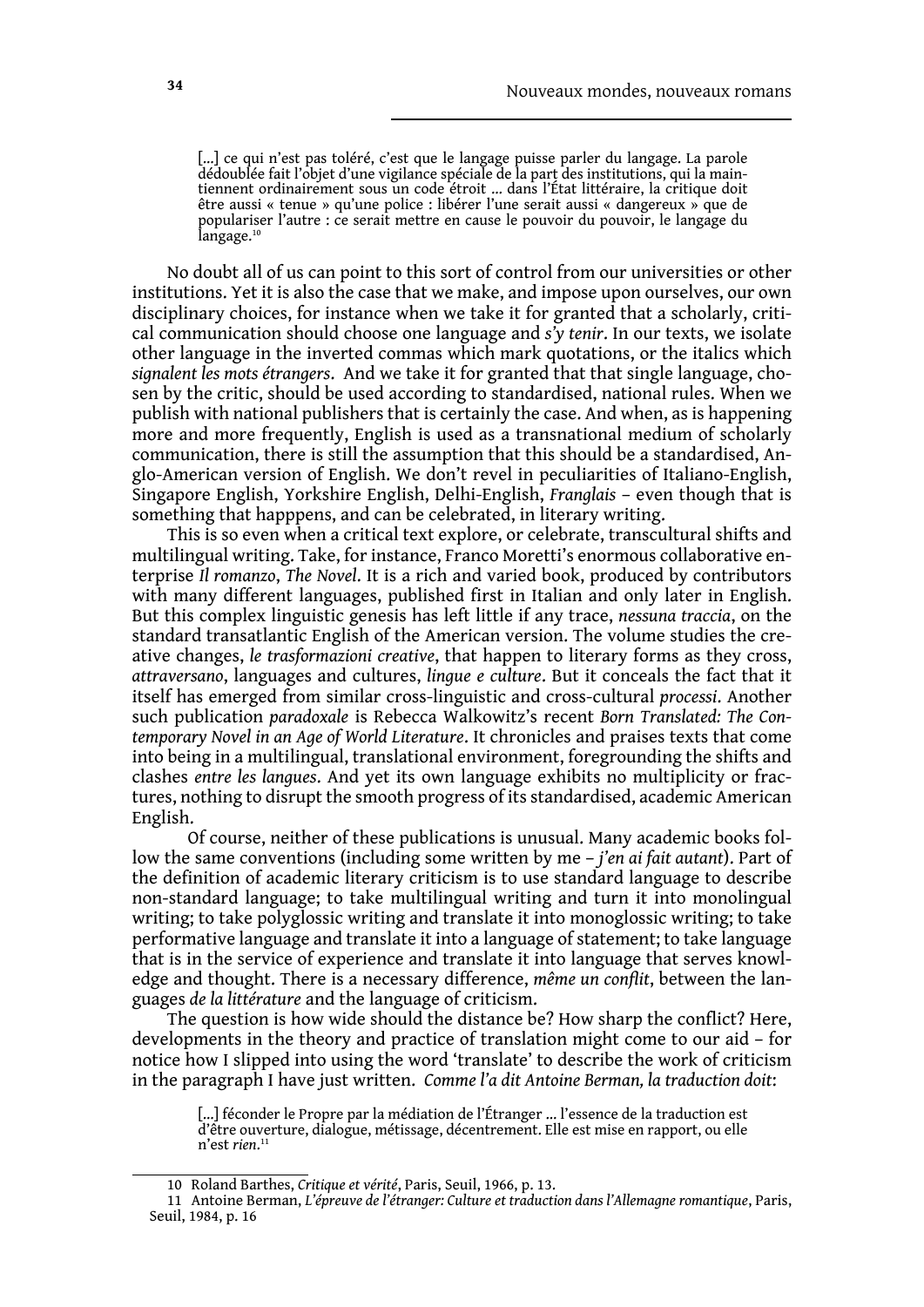The means for establishing *ouverture*, *dialogue*, *métissage*, *décentrement* include the disruption of the translated text with foreign non-standard usages, so as to make visible its situatedness and *son role médiateur*.

As it seemed to Barthes, criticism was quite different from translation:

Le critique ne peut prétendre « traduire » l'œuvre, notamment en plus clair, car il n'y a rien de plus clair que l'œuvre … Le critique dédouble les sens, il fait flotter au-dessus du premier langage de l'œuvre un second langage … Il s'agit en somme d'une sorte d'anamorphose … une transformation surveillée, soumises à des contraintes optiques: de ce qu'elle réfléchit, elle doit tout transformer … 12

But Barthes had a narrower idea of translation than we have today, after the work of Berman and others in the field of translation studies, *la traductologie*. Certainly, for me, translation *is une anamorphose*, *un dédoublement de sens*, the creation of un second langage *qui flotte au*-*dessus du premier*. In fact, it would be good summary of developments in translation studies over the last two or three decades to say that it has recognised that translation too, like criticism, is *une transformation surveillée*, subjected to certain optical constraints, *qui doit tout transformer.*

So perhaps translation, understood in this way, can help us to think about the relation between literature and critical texts; and especially about the relation between multilingual literature and criticism which is necessarily a more monologic mode of writing.

## **The critic in the text**

If criticism is a mode of translation, a *dédoublement de sens*, where does the translating or the doubling start? In the Brooke-Rose text, the Roman priest interprets and translates the francophone English protagonist; in the passage from Ferrante the narrator interprets and translates herself – 'Possibile che in tutti questi anni …. io non abbia voluto conservare alcunché di lei? Possibile' – before being in her turn interpreted and translated by Ann Goldstein and Elsa Damien. Characters are inevitably interpreters; both critics and translators begin their work among them, in the text, before continuing it into other writing.

One of the most powerful critics within any text is Iago, in Shakespeare's *Othello*.

At one point, fairly near the beginning, he is chatting, amost flirting, with Desdemona:

 $D_{ESDEMONA}$  — What would'st write of me, if thou should'st praise me? Iago. — Oh, gentle Lady, do not put me to 't, For I am nothing, if not critical.<sup>13</sup>

In the Italian libretto for Verdi's opera *Otello*, the writer Arrigo Boito adjusts this to 'non sono ch'un critico' – I am only a critic – and Verdi gives the new phrase a charming little floating melody.

In the rest of this scene, Iago carries on joking, or pretend-joking with Desdemona; and he also hatches his plan for attacking Cassio. The plan starts from the critical perception of an interpretive possibility. Iago sees Desdemona and Cassio being intimate together: Cassio takes Desdemona's hand and Iago perceives that this sign of friendship can be misinterpreted – by critical and translational activity – as a sign of adultery:

<sup>12</sup> Barthes, *Critique et vérité*, p. 64.

<sup>13</sup> William Shakespeare, *Othello*, 2.1.131-3. Folgerdigitaltexts.org. Accessed 7th February, 2017.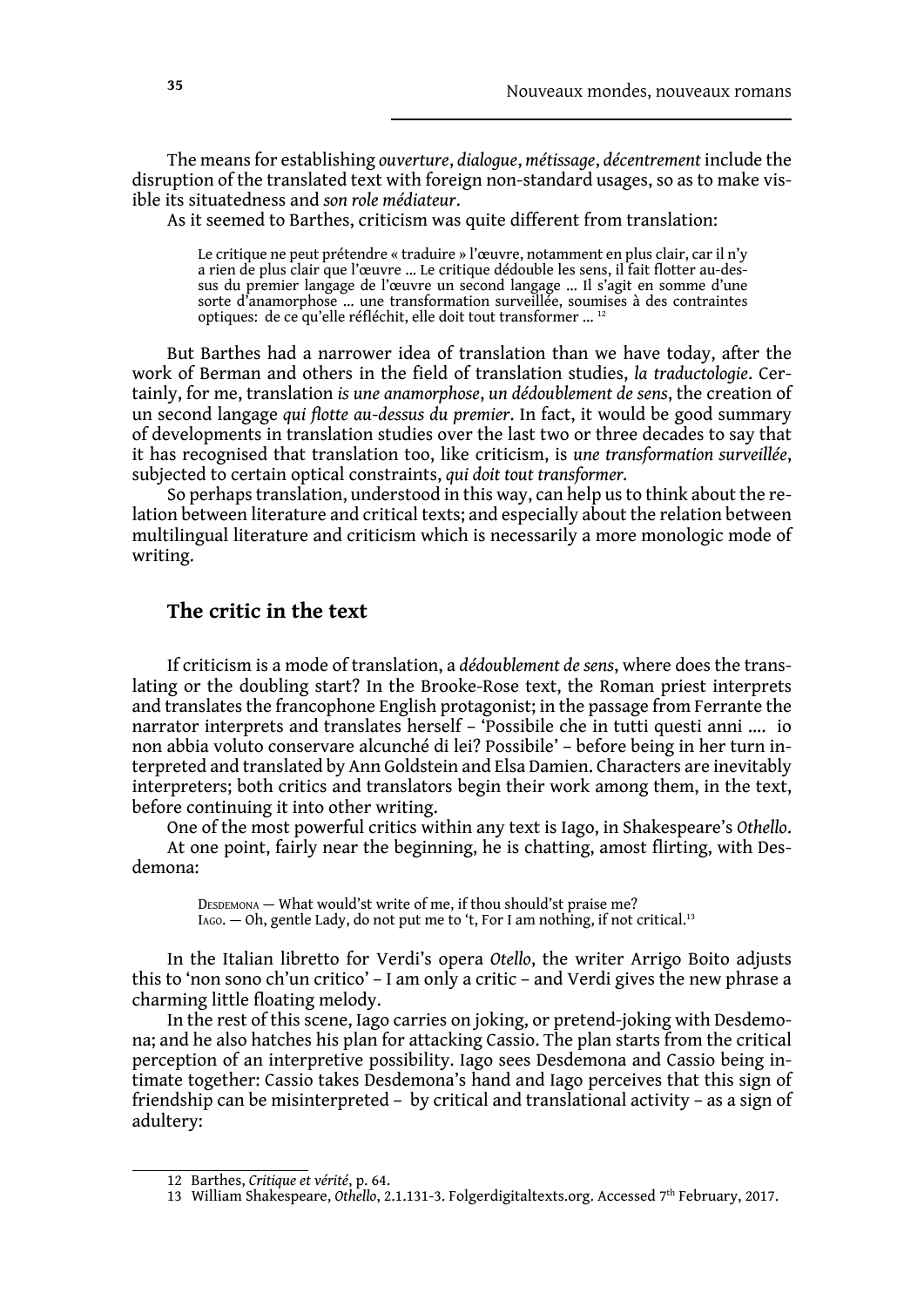He takes her by the palm. Ay, well said, whisper. With as little a web as this will I en- snare as great a fly as *Cassio.*<sup>14</sup>

So Iago sets out on his critical career. He acts within the play as a strong misreader (to adopt Harold Bloom's phrase), generating and propagating misinterpretation.

One way in which he does this is by drawing attention to the ambiguity of particular words, especially the word 'honest'. Here is an example. Othello is saying that Cassio knew Desdemona before he and Desdemona were married; and Iago asks 'Indeed?'

OTHELLO — Indeed? Ay, indeed. Discern'st thou ought in that? Is he not honest? Iago — Honest, my Lord?  $O$ THELLO — Ay, honest.<sup>15</sup>

This critical tactic of Iago's, inseparably repetitive and translational, was taken up by the twentieth-century English critic William Empson, who wrote a brilliant essay, 'Honest in Othello' which is part of his book, *The Structure of Complex Words*. The essay takes up Iago's question: 'honest'? - are you sure you know what you mean by that?' and sees the ambiguity of the word as being at the root of the conflicts in the play. As he makes this argument, Empson quotes and translates Iago; quotes and translates Iago who is quoting and translating Othello:

OTHELLO – Is he not honest? (Faithful, etc,) Iago — Honest, my lord? (Not stealing, etc. Shocked) OTHELLO — Ay, honest, ('Why repeat? The word is clear enough.')<sup>16</sup>

So Iago, the critic within the text, asks good questions, and prompts literary critics who have entered the text to ask similar questions but pursue them to different ends. Like Iago, each critic translates the many voices of the play into his or her own critical voice, own language, which has its place, its role, among the many voices of the play itself, and also among the many critical voices which have emerged from it. If we understand that criticism begins in participation, and continues via translational reiteration and transformation, we can begin to see how the *parole dédoublée* might adopt strategies of *ouverture*, *dialogue*, *métissage*, *décentrement*, in order to situate its own claims, and make visible the transformations which necessarily occur as it opens the texts it is discussing into new contexts and new readers. *Pourquoi répéter? Because the word is never clear enough*.

In particular, this line of thought helps us to reframe the account of the relation between criticism and literary writing given by Paul de Man back in the 1980s. De Man too was interested in the processes of re-writing by which literary texts give rise to critical texts; but, as is well known, he configured the relationship as a matter of inevitable failure. The critical text and the literary text never match; but the erroneous interpretation is valuable, paradoxically, because it fails. Its failure can prompt us to look at the source text in a new way: one critic's blindness can produce insight in another, which then turns out to be a new blindness, which produces a new insight, and so on:

The work can be used repeatedly to show where and how the critic diverged from it, but in the process of showing this our understanding of the work is modified and the faulty vision shown to be productive.<sup>17</sup>

<sup>14</sup> *Othello*, 2. 1. 182-3.

<sup>15</sup> *Othello*, 3. 3. 114-5.

<sup>16</sup> William Empson, *The Structure of Complex Words* (1951), London, Penguin, 1995, p. 221.

<sup>17</sup> Paul de Man, *Blindness and Insight*, 2nd edn, Abingdon, Routledge, p. 109.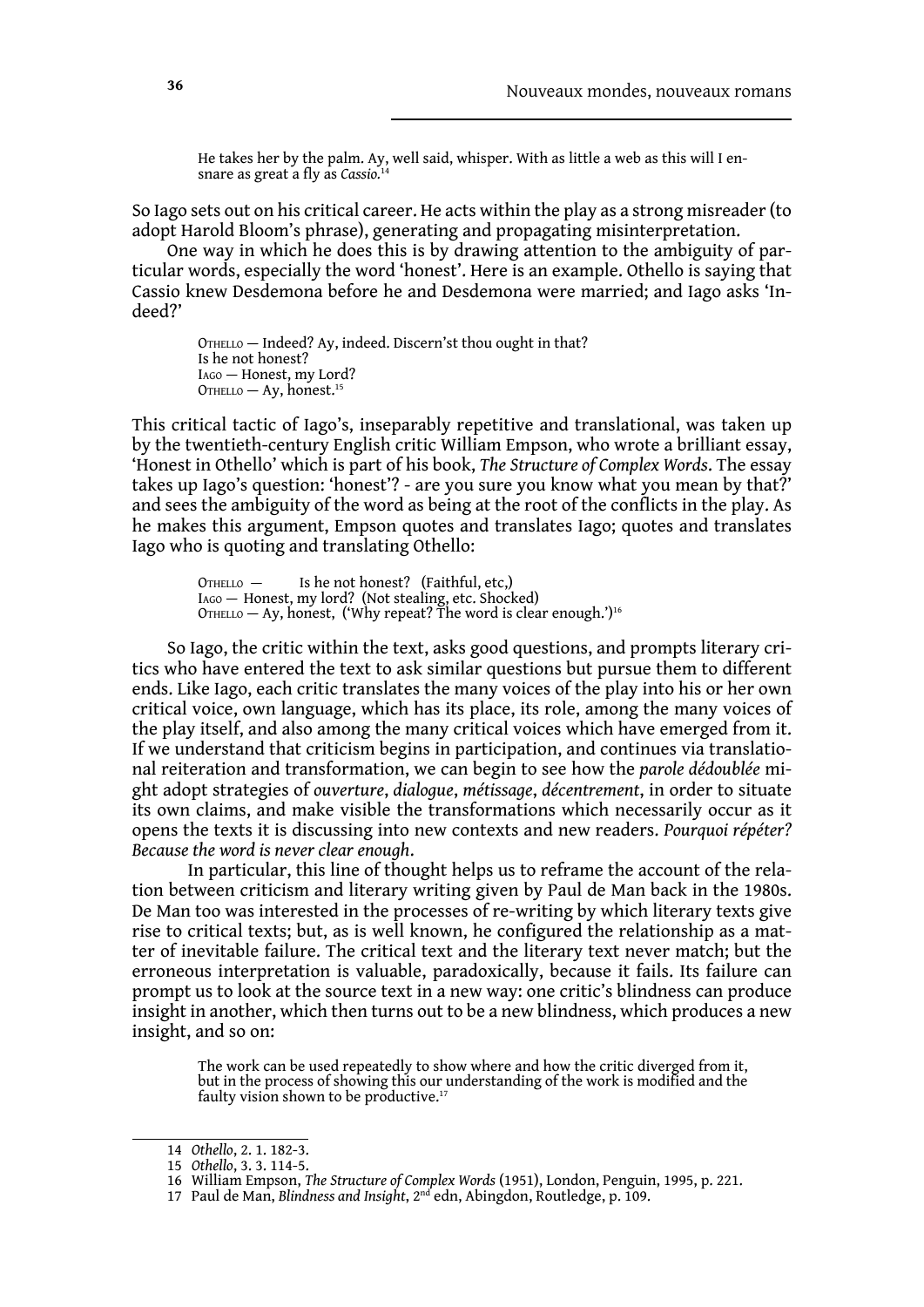Like me, de Man is modelling criticism on translation. But his idea of translation is the common-sensical (though mistaken) idea, the idea attacked by Berman – as by Walter Benjamin before him – that translation aims at identity with the source text, in which ambition it inevitably falls short. Acording to this model, any difference between translation and source counts as a failure; and since translations are always entirely different from their source texts (that is why they are translations) they always fail.

Just as with this model of translation, de Man separates and solidifies the material he is describing. What he is in fact faced with is a literary text, and a critical/ translational text which has been generated by the critic/translator in collaboration with the source text (and with many other texts), and which he, de Man, is now reading and critiquing/translating in his turn. He says 'the critic' rather than 'the critical text' because he needs to conceal the interpretive work that he is doing on the critical text in order to read it in that way. Both the relation between the critical text and the source text, and the relation between those texts and the text de Man writes about them, writes over them, is more interactive, more dynamic, than his assertion makes it seem. Divergences occur, not between 'the critic' and 'the work' but between the critical-text-as-read-and-translated-by-de Man and the literary-text-as-read-andtransated-by-de Man; and my account of him inseparably reads-and-diverges in its turn, just as your impression of this text will do. Like translation, criticism rewrites a text in a new language and a new context, for a new readership and new purposes. It makes a second language float *au-dessus du premier langage*. For criticism, just as for translation, this is not failure but *ouverture, dialogue, métissage, décentrement.*

### *Plurilinguisme* **and criticism**

No critic can dominate world literature, *maîtriser la littérature mondiale. Nous sommes tous situés dans nos contextes intellectuels et institutionnels, et dans nos compétences linguistiques, nécessairement limitées* (so let me translate myself more fully for a moment now into the second of the two contexts for this utterance of mine, *le contexte français*, and into a language that is, for me, more limited). *Nous sommes entourés par un paysage littéraire plurilingue, dans les deux sens que j'ai évoqués (et en réalité dans d'autres sens aussi).*

*Face à ce nouveau monde/ ces nouveaux mondes, il ne s'agit pas de dire que notre écriture doit devenir aussi plurilingue que la littérature que nous étudions. La critique diffère de la création : il y a des continuités mais il y a aussi des différences qu'il faut marquer. La critique est nécessairement plus monolingue que la littérature.* 

*Mais en même temps Il ne faut pas nécessairement voir ces différences comme le signe d'un défaut ou d'un échec.- il n'est pas nécessaire d'adopter la rhétorique de Man. Le changement, la transformation sont constitutifs de l'écriture critique, comme ils le sont de la traduction.*

*Comme on l'a vu, la traductologie aujourd'hui ne vise plus à la transparence dans la communication, ne vise plus à dissimuler son processus. Et il me semble que nous, auteurs de critique, pourrions en faire autant maintenant que nous sommes confrontés au plurilinguisme de notre nouveau monde littéraire et culturel. C'est ce que l'on pourrait faire quand on traduit le texte littéraire dans le langage de la critique; et c'est ce que l'on pourrait faire aussi quand nous discutons entre nous.* If we really value what *la comparée* is I think fundamentally about – the value of the encounter with otherness, including crucially linguistic otherness – then we need to keep on finding ways of making this happen in our own linguistic environment.